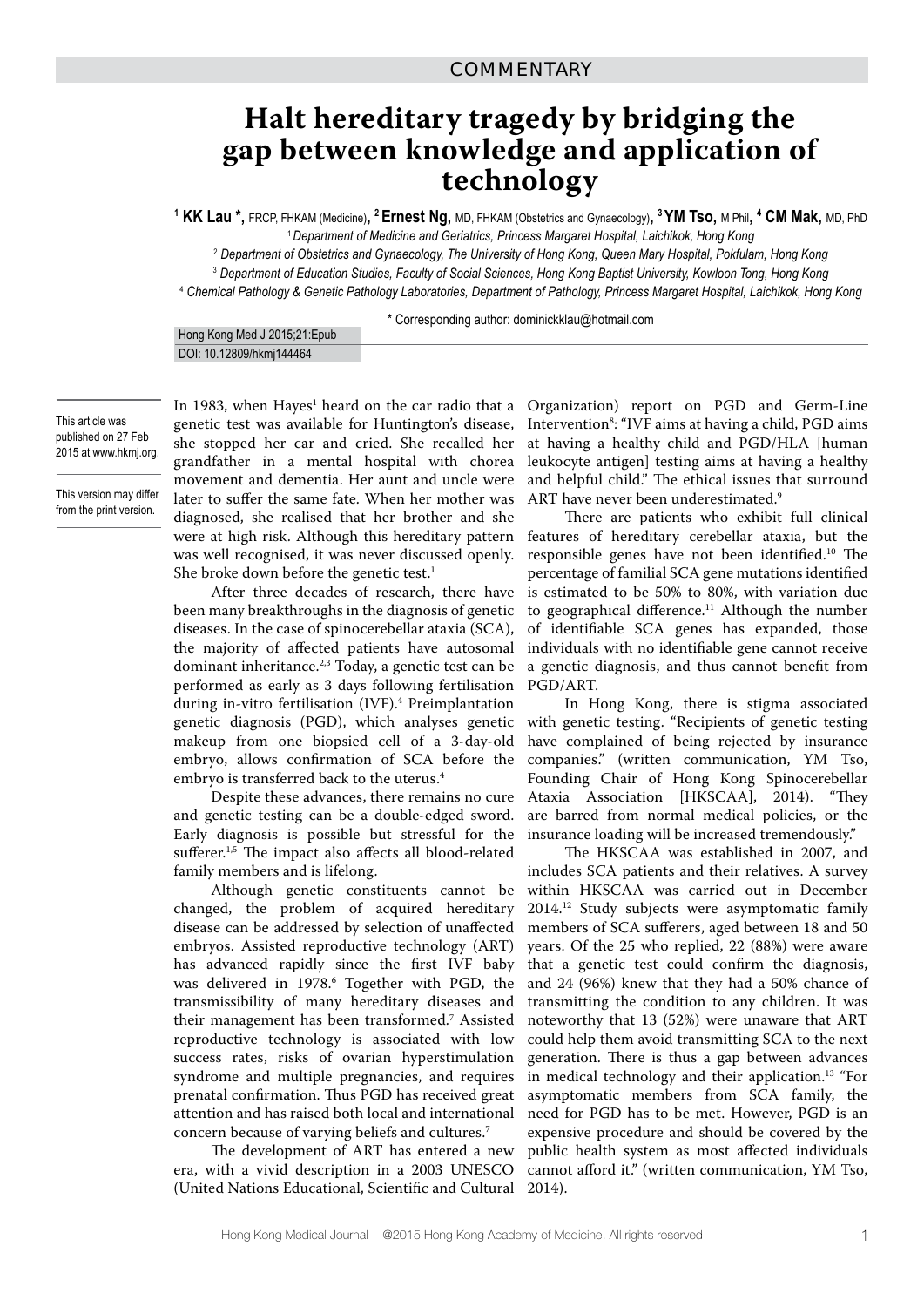A question about pre-genetic counselling was asked in the same survey.12 Of the 25 respondents, 15 (60%) did not know that pre-testing "psychological preparation" was necessary.<sup>13-15</sup> They had no concept of being psychologically prepared before the test for a positive or negative result. These individuals have two unfulfilled needs: first, a structured psychological referral that should be easily available, and second, knowledge that this need exists. There is thus a requirement for high-quality psychological support prior to a test that will impact both the person being tested and their relatives.10,15,16

The survey did not question individuals about future plans to marry or bear children. It is likely that were such questions asked, respondents might not have known how to answer. A German study revealed that some affected individuals will get pregnant despite knowing that there is a 50% risk of having an affected child.<sup>17</sup>

The opinions and beliefs of partners also deserve consideration,<sup>10</sup> and whenever possible, both parties should be involved in discussions.15 Studies have shown that patients remember subjectively: information is received and processed within their personal frame of reference, or only selectively recalled.18

Supporting information, such as pamphlets and websites, are useful.<sup>12</sup> Ample time should be available at each consultation for questions, and sufficient time allowed between each visit to process information.15 Other possibilities such as adoption can also be mentioned.14 Studies have shown that women have mixed beliefs about when a baby is formed, or when it is considered a living being.<sup>14</sup>

In some instances, an affected pregnancy is voluntarily terminated following invasive prenatal diagnosis during pregnancy. In a 2010 study in the Netherlands, 42% of the respondents were not aware of PGD.19 Nevertheless when asked if they would welcome the option, only 74% answered yes. Some couples did not want any diagnostic testing and welcomed the child regardless of whether or not the genetic disorder was present. Whatever the decision, patients' wishes must be respected.19

In another study, potential couples with a hereditary disease were found to enter into complex, dynamic, and interactive decision-making processes that could be divided into four phases: identify, contemplate, resolve, and engage.<sup>20</sup> In the identify phase, couples acknowledged the meaning and their risk. In the contemplate phase, they identified their options in reproduction. In the resolve phase, there were three options: accept, decline, or oscillate. In the engage phase, the final decision was made.<sup>20</sup>

There is a gap between available technology and public knowledge about it. When a person with a family history of SCA wishes to start a family, referral channels that involve an obstetrician, a clinician,

and a pathologist with genetic training should be easily accessible for premarital counselling.15 The waiting time should not be long. Only health care professionals have the knowledge and capacity to provide the essential support that is required.<sup>1,5</sup> The issue is sensitive and incurs social, ethical, and legal aspects.9,16 Care should be sincere and pragmatic and the referral structure should be timely.1,4 Couples should be equipped with sufficient knowledge to make informed choices before they embark on the route to parenthood.<sup>19</sup>

## **References**

- 1. Hayes CV. Genetic testing for Huntington's disease—a family issue. N Engl J Med 1992;327:1449-51.
- 2. Harding AE. Classification of the hereditary ataxias and paraplegias. Lancet 1983;1:1151-5.
- 3. Lima L, Coutinho P. Clinical criteria for diagnosis of Machado-Joseph disease: report of a non-Azorena Portuguese family. Neurology 1980;30:319-22.
- 4. Handyside AH, Kontogianni EH, Hardy K, Winston RM. Pregnancies from biopsied human preimplantation embryos sexed by Y-specific DNA amplification. Nature 1990;344:768-70.
- 5. Wiggins S, Whyte P, Huggins M, et al. The psychological consequences of predictive testing for Huntington's disease. Canadian Collaborative Study of Predictive Testing. N Engl J Med 1992;327:1401-5.
- Steptoe PC, Edwards RG. Birth after the reimplantation of a human embryo. Lancet 1978;2:366.
- 7. Human Genetics Commission Consultation, Choosing the future: genetics and reproductive decision making. Available from: http://www.geneticalliance.org.uk/docs/ hgcreproduction2004.pdf. Accessed Jan 2015.
- 8. UNESCO. International Bioethics Committee (IBC): Report of the IBC on pre-implantation genetic diagnosis and germ-line intervention; 2003.
- 9. Wertz DC, Fletcher JC Berg K. Review of ethical issues in medical genetics. WHO: Geneva; 2003. Available from: http://www.who.int/genomics/publications/en/ethical\_ issuesin\_medgenetics%20report.pdf?ua=1. Accessed Jan 2015.
- 10. Box H, Bonney H, Greenfield J. The patient's journey: the progressive ataxias. BMJ 2005;331:1007-9.
- 11. Soong BW. Hereditary spinocerebellar ataxias: number, prevalence, and treatment prospects. Hong Kong Med J 2004;10:229-30.
- 12. 「眼淚可以不再流」醫學講座暨問卷調查結果. "No more tears" — Medical lecture and survey results about cerebellar atrophy [in Chinese]. Available from: http:// www.hkscaa.org/main.php. Accessed 19 Dec 2014.
- 13. Ethics Committee of American Society for Reproductive Medicine. Use of preimplantation genetic diagnosis for serious adult onset conditions: a committee opinion. Fertil Steril 2013;100:54-7.
- 14. van Schendel RV, Kleinveld JH, Dondorp WJ, et al. Attitudes of pregnant women and male partners towards non-invasive prenatal testing and widening the scope of prenatal screening. Eur J Hum Genet 2014;22:1345-50.
- 15. Rantanen E, Hietala M, Kristoffersson U, et al. What is ideal genetic counselling? A survey of current international guidelines. Eur J Hum Genet 2008;16:445-52.